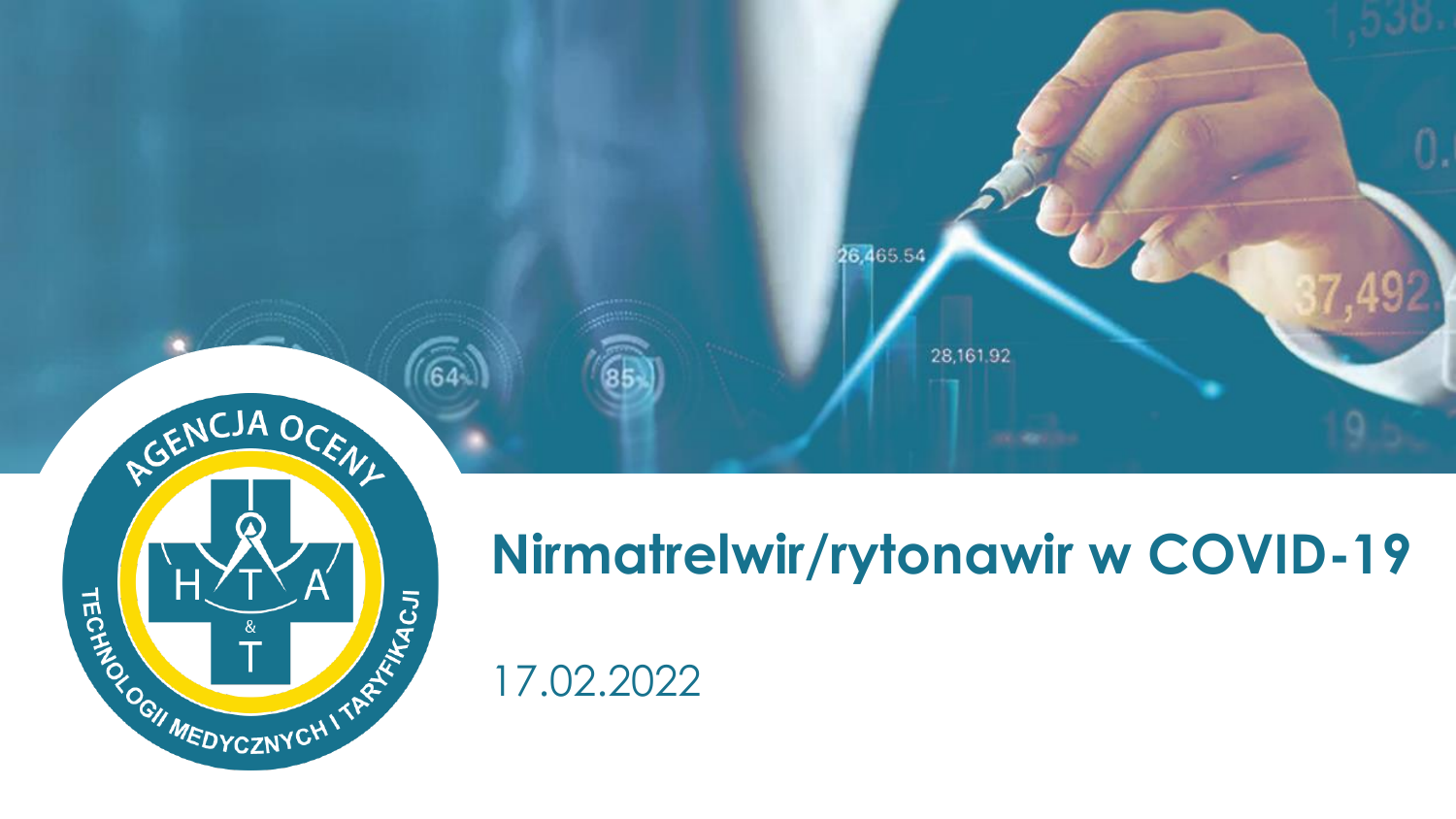#### **Materiał analityczny przygotowany na potrzeby dyskusji Ekspertów Panelu Farmakoterapia w dniu 4 stycznia 2022 r.**



Niniejsze opracowanie analityczne stanowi materiał dowodowy zidentyfikowany w ramach przeglądu baz informacji medycznej (PubMed, Embase, medRxiv) za okres do 3.01.2022 r. Dodatkowo przeszukano zasoby strony internetowej Europejskiej Agencji Leków (EMA).

W ramach przeprowadzonego przeglądu zidentyfikowano **1 RCT**:

• **EPIC-HR** (wyniki badania dostępne w ramach opublikowanej dokumentacji EMA)

Wyniki badania EPIC-HR zostały poddane aktualizacji w związku z ich publikacją w recenzowanym czasopiśmie – publikacja Hammond 2022 (NEJM, 16.02.2022).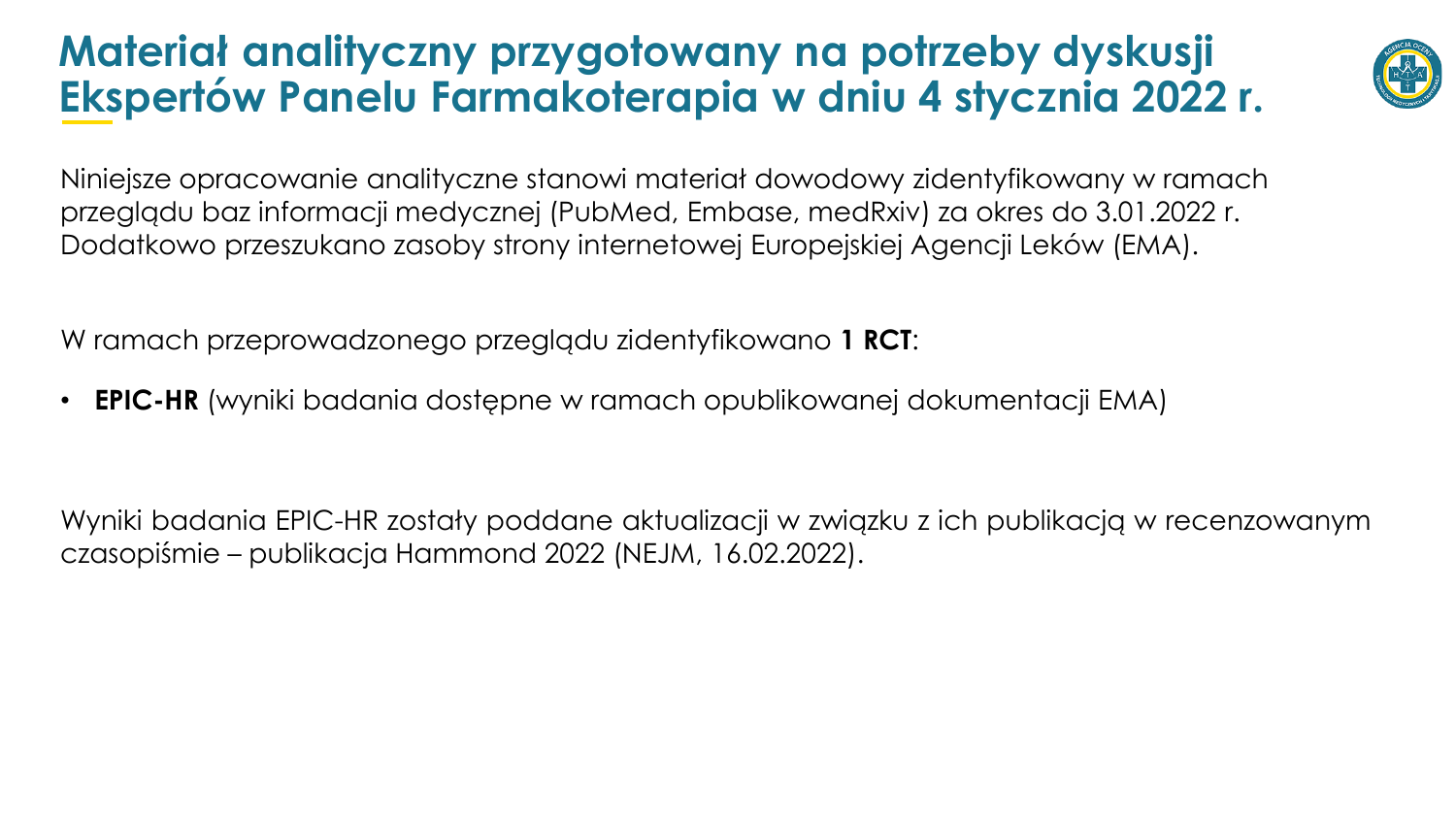#### **Badanie EPIC-HR- metodyka (dane EMA)**



|                                                                        | <b>EPIC-HR</b>                                                                                                                                                                                                                                                                                                 |                                                                                            |                           |                                                                                                                     |
|------------------------------------------------------------------------|----------------------------------------------------------------------------------------------------------------------------------------------------------------------------------------------------------------------------------------------------------------------------------------------------------------|--------------------------------------------------------------------------------------------|---------------------------|---------------------------------------------------------------------------------------------------------------------|
|                                                                        | Interim analysis of EPIC-HR: Study of Oral PF-07321332/Ritonavir Compared With Placebo in Nonhospitalized High Risk Adults With COVID-19<br>(study results by EMA 22.12.2021); NCT04960202                                                                                                                     |                                                                                            |                           |                                                                                                                     |
| Methodology                                                            | Population                                                                                                                                                                                                                                                                                                     | Intervention                                                                               | Control                   | <b>Limitations</b>                                                                                                  |
| RCT, multicenter,<br>double-blind,<br>placebo-controlled,<br>phase 2/3 | N=1219 (interim analysis)<br>Non-hospitalized patients with COVID-19<br>Inclusion criteria:<br>$\geq$ 18 years<br>non-hospitalized<br>confirmed SARS-CoV-2 within 5 days prior to randomization                                                                                                                | Ni=607 (mITT1)<br><b>PAXLOVID</b><br>(PF-07321332;<br>nirmatrelvir) in<br>combination with | Nc=612 (mITT1)<br>Placebo | - Study results not published<br>in in a peer-reviewed<br>journal<br>- Study funded by Pfizer<br>- Interim analysis |
| South and North and<br>America (USA: 45%),<br>Europe, Africa, Asia     | symptom onset of $\leq$ 5 days<br>$\overline{\phantom{m}}$<br>unvaccinated<br>$ \,$<br>$ \geq$ 1 risk factor for progression to severe disease: diabetes, overweight<br>(BMI > 25), chronic lung disease (including asthma), chronic kidney<br>disease, current smoker, immunosuppressive disease<br><b>or</b> | ritonavir<br>300 mg/100 mg<br>taken together orally<br>every 12 hours for 5 days           |                           | - No information about SoC                                                                                          |
| Primary analysis:<br>participants enrolled<br>by September 29,<br>2021 | cardiovascular<br>immunosuppressive<br>treatment,<br>disease,<br>hypertension, sickle cell disease, neurodevelopmental disorders,<br>active cancer, medically-related technological dependence, or<br>$\geq$ 60 years of age regardless of comorbidities                                                       |                                                                                            |                           |                                                                                                                     |
|                                                                        | Exclusion criteria:<br>SARS-CoV-2 vaccination<br>known history of prior COVID-19 infection                                                                                                                                                                                                                     |                                                                                            |                           |                                                                                                                     |
|                                                                        | Male, %                                                                                                                                                                                                                                                                                                        | 52                                                                                         |                           |                                                                                                                     |
|                                                                        | Age, mean [years]                                                                                                                                                                                                                                                                                              | 45                                                                                         |                           |                                                                                                                     |
|                                                                        | $ Age>65$ years, $%$                                                                                                                                                                                                                                                                                           | 11.4                                                                                       |                           |                                                                                                                     |
|                                                                        | onset of symptoms $\leq$ 3 days from initiation of study treatment, $\%$                                                                                                                                                                                                                                       | 63                                                                                         |                           |                                                                                                                     |
|                                                                        | BMI >25 kg/m2, %<br>Hypertension, %                                                                                                                                                                                                                                                                            | 79.4<br>32.4                                                                               |                           |                                                                                                                     |
|                                                                        | Diabetes mellitus, %                                                                                                                                                                                                                                                                                           | 12.9                                                                                       |                           |                                                                                                                     |
|                                                                        | Serological positive, %                                                                                                                                                                                                                                                                                        |                                                                                            | 55.6                      |                                                                                                                     |
|                                                                        | Viral load                                                                                                                                                                                                                                                                                                     | 4.71 log10 copies/mL                                                                       |                           |                                                                                                                     |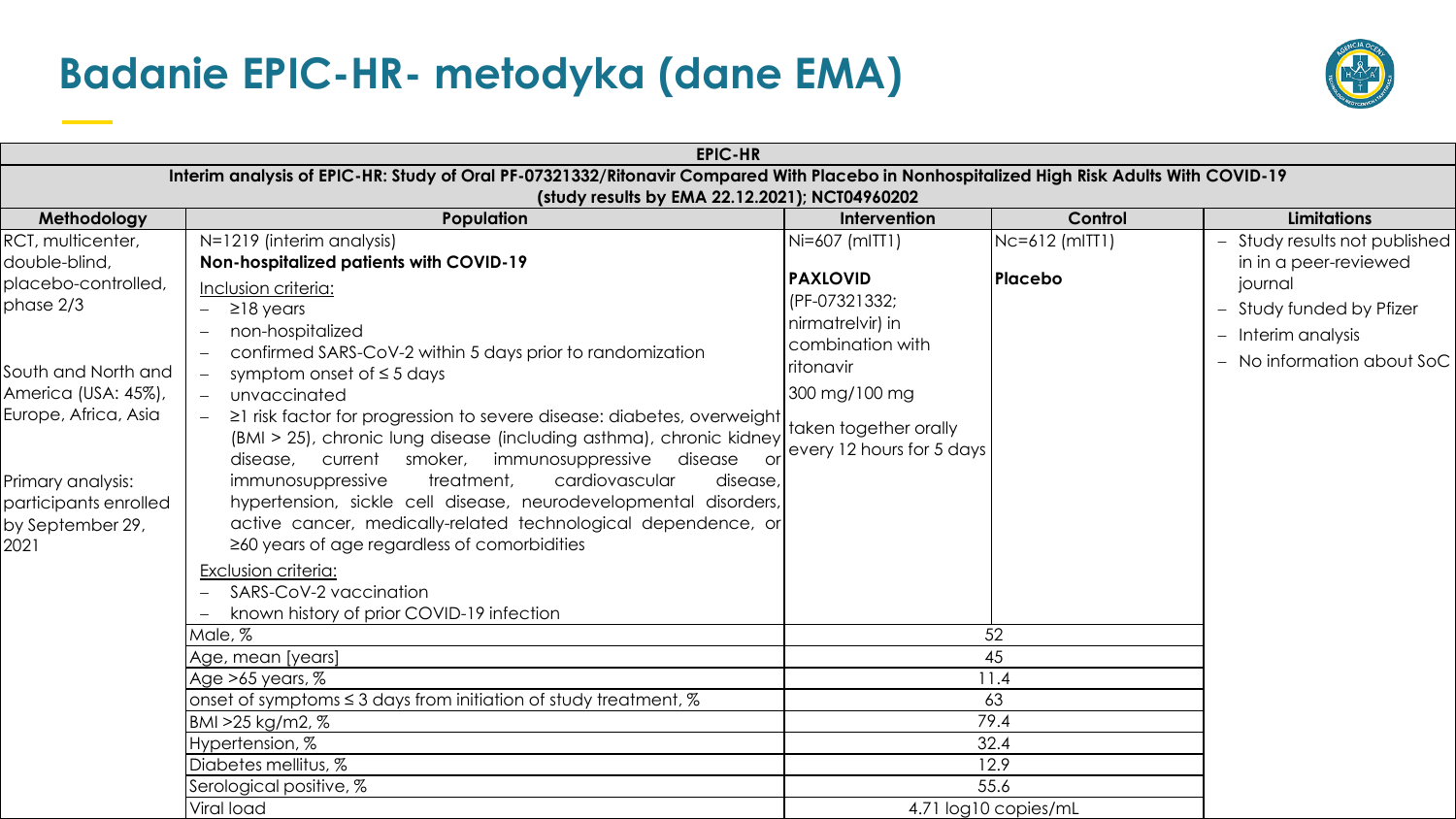# **Badanie EPIC-HR- wyniki (dane EMA)**



|                                          |                                 |                   |                                | <b>Results</b>  |                          |                                               |                                              |
|------------------------------------------|---------------------------------|-------------------|--------------------------------|-----------------|--------------------------|-----------------------------------------------|----------------------------------------------|
| <b>Outcome</b>                           |                                 |                   |                                |                 |                          | <b>Statistical variability of differences</b> |                                              |
| event                                    |                                 |                   | follow-<br><b>UP</b><br>(days) | <b>PAXLOVID</b> | <b>Placebo</b>           | relative parameter<br>$(95\% \text{ Cl})$     | absolute<br>parameter<br>$(95\% \text{ Cl})$ |
| Hospitalization<br>or death<br>$n/N$ (%) | $mIT$ ( $\leq$ 3 days)          |                   |                                | $3/389$ (0.8)   | 27/385(7)                | ARR=0.11 (0.03; 0.36)                         | $MNI=17$                                     |
|                                          | mITT <sub>1</sub><br>$(5$ days) | Total             | 28                             | 6/607(1)        | 41/612(6.7)              | ARR=0.15 (0.06; 0.34)                         | $\land$ NNT=18                               |
|                                          |                                 | Serology negative |                                | 5/256(2)        | 36/272 (13.2)            | ARR=0.15 (0.06; 0.37)                         | $\land$ NNT=9                                |
|                                          |                                 | Serology positive |                                | 1/344(0.3)      | 5/332(1.5)               | $\wedge$ RR=0.19 (0.02; 1.64)                 |                                              |
|                                          |                                 | $>3$ days         |                                | 3/218(1.4)      | 14/227 (6.2)             | ARR=0.22 (0.06; 0.77)                         | $MNI=21$                                     |
| Mortality, n/N<br>(%)                    | $\vert$ mITT (≤3 days)          |                   | 28                             | 0/369(0)        | 7/385(1.8)               | ARR=0.07 (0.00; 1.21)                         |                                              |
|                                          | mITT1 $(5$ days)                |                   |                                | 0/607(0)        | 10/612 (1.6)             | ARR=0.05 (0.00; 0.82)                         | $\land$ NNT=62                               |
| Treatment-emergent AEs, %                |                                 |                   | 19                             | 21              |                          |                                               |                                              |
| SAEs, %                                  |                                 | nd                | 1.7                            | 6.6             | $\overline{\phantom{a}}$ |                                               |                                              |
| Discontinuation due to AEs, %            |                                 |                   | 2.1                            | 4.1             | $\overline{\phantom{a}}$ |                                               |                                              |

Conclusions: PAXLOVID (PF-07321332; ritonavir) was found to reduce the risk of hospitalization or death by 89% compared to placebo in non**hospitalized high-risk adults with COVID-19.**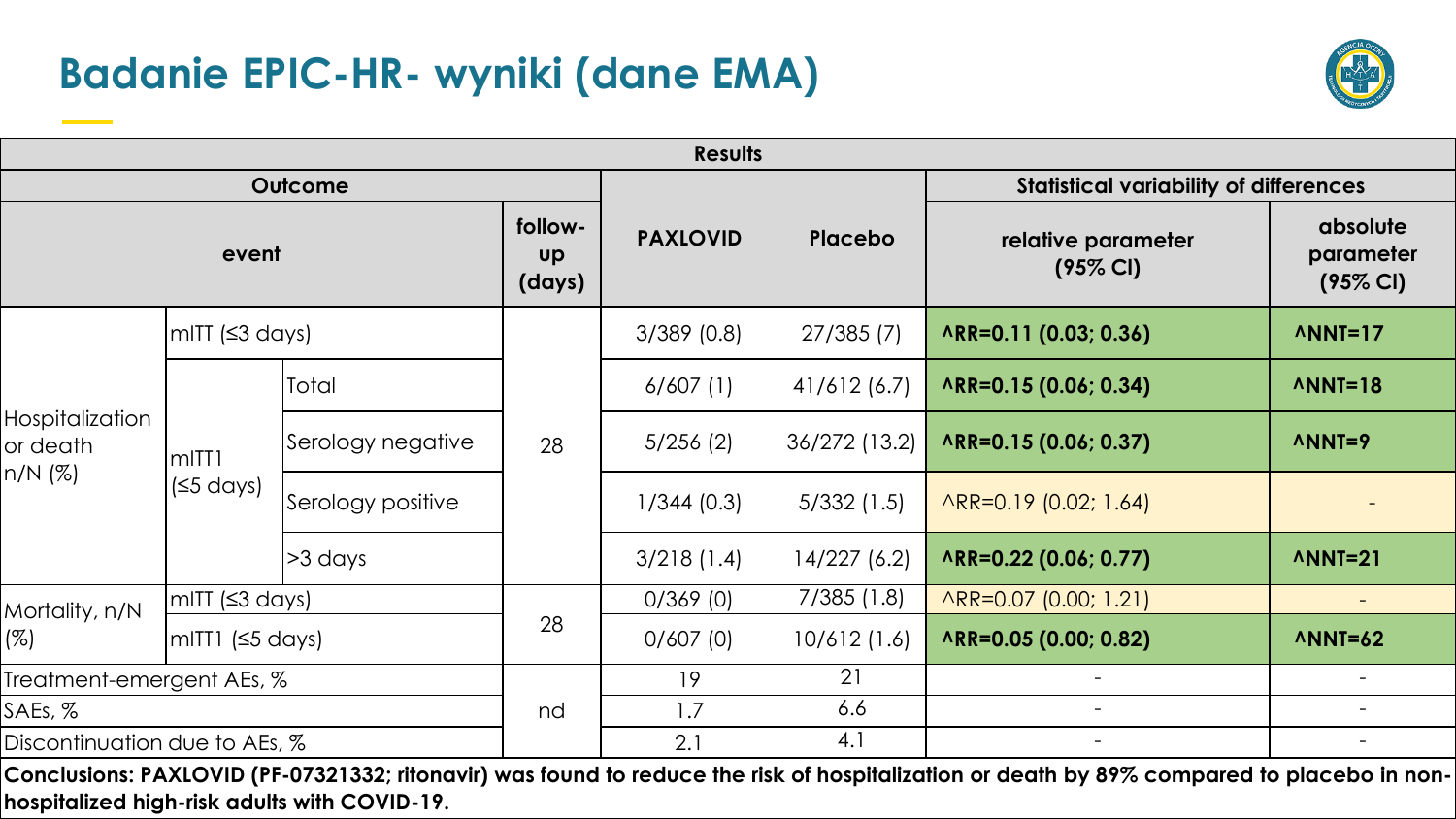### **Badanie EPIC-HR (Hammond 2022)- metodyka**



|                                                                                                                                                                                                                                                                                         |                                                                                                                                                                                   | <b>EPIC-HR (Hammond 2022)</b>                                                                                                                                                                                                                                                                                                                                                                                                |                                                                                                                                                                                                              |                                                                                                                                   |                                                                               |  |
|-----------------------------------------------------------------------------------------------------------------------------------------------------------------------------------------------------------------------------------------------------------------------------------------|-----------------------------------------------------------------------------------------------------------------------------------------------------------------------------------|------------------------------------------------------------------------------------------------------------------------------------------------------------------------------------------------------------------------------------------------------------------------------------------------------------------------------------------------------------------------------------------------------------------------------|--------------------------------------------------------------------------------------------------------------------------------------------------------------------------------------------------------------|-----------------------------------------------------------------------------------------------------------------------------------|-------------------------------------------------------------------------------|--|
|                                                                                                                                                                                                                                                                                         |                                                                                                                                                                                   | Oral Nirmatrelvir for High-Risk. Nonhospitalized Adults with Covid-19 (The new England journal of medicine. 16 Feb 2022); NCT04960202                                                                                                                                                                                                                                                                                        |                                                                                                                                                                                                              |                                                                                                                                   |                                                                               |  |
| Methodology                                                                                                                                                                                                                                                                             |                                                                                                                                                                                   | Population                                                                                                                                                                                                                                                                                                                                                                                                                   | Intervention                                                                                                                                                                                                 | Control                                                                                                                           | <b>Limitations</b>                                                            |  |
| RCT, double blind,<br>Phase 2-3<br>Randomization: 1:1<br>Stratification: by<br>geographic region<br>and by receipt or<br>expected receipt of<br>Covid-19 monoclonal<br>antibodies<br>multicenter-21<br>countries, 5<br>continents<br>Study conduction:<br>July 16 - December 9,<br>2021 | $N = 2246$<br>Inclusion criteria:<br>$\geq$ 18 yrs,<br>$\qquad \qquad -$<br>randomization,<br>Exclusion criteria:<br>Covid-19,<br>$\qquad \qquad -$<br>randomization,<br>vaccine. | confirmed symptomatic SARS-CoV-2 infection ≤5 days before N=1109 (safety analysis<br>$\geq$ 1 symptom of COVID-19 on the day of randomization,<br>$\geq$ 1 factor associated with an increased risk of severe COVID 19<br>>5 days earlier confirmed SARS-CoV-2 infection or hospitalization for<br>anticipated need for hospitalization within 48 hours after<br>prior receipt of convalescent Covid-19 plasma or SARS-CoV-2 | $Ni=1120$<br>N=697 (modified ITT<br>population*)<br>population)<br>300 mg of nirmatrelvir<br>plus 100 mg of ritonavir<br>(a pharmacokinetic<br>enhancer) orally<br>administered every 12<br>hours for 5 days | Nc=1126<br>N=682 (modified ITT<br>population*)<br>$N=1115$ (safety<br>analysispopulation)<br>placebo every 12 hours<br>for 5 days | - the trial is restricted to<br>unvaccinated persons<br>- supported by Pfizer |  |
|                                                                                                                                                                                                                                                                                         | Age (Median. range) – y                                                                                                                                                           |                                                                                                                                                                                                                                                                                                                                                                                                                              | 45.00 (18.00; 86.00)                                                                                                                                                                                         | $59.00 \pm 1.79$                                                                                                                  |                                                                               |  |
|                                                                                                                                                                                                                                                                                         | Male sex - %                                                                                                                                                                      |                                                                                                                                                                                                                                                                                                                                                                                                                              | 50.5                                                                                                                                                                                                         | 51.7                                                                                                                              |                                                                               |  |
|                                                                                                                                                                                                                                                                                         |                                                                                                                                                                                   | White                                                                                                                                                                                                                                                                                                                                                                                                                        | 71.4                                                                                                                                                                                                         | 71.7                                                                                                                              |                                                                               |  |
|                                                                                                                                                                                                                                                                                         | Race or                                                                                                                                                                           | <b>Black</b>                                                                                                                                                                                                                                                                                                                                                                                                                 | 5.4                                                                                                                                                                                                          | 4.4                                                                                                                               |                                                                               |  |
|                                                                                                                                                                                                                                                                                         | ethnic group<br>(%)                                                                                                                                                               | Asian                                                                                                                                                                                                                                                                                                                                                                                                                        | 13.8                                                                                                                                                                                                         | 14.3                                                                                                                              |                                                                               |  |
|                                                                                                                                                                                                                                                                                         |                                                                                                                                                                                   | Other or unknown                                                                                                                                                                                                                                                                                                                                                                                                             | 9.4                                                                                                                                                                                                          | 9.6                                                                                                                               |                                                                               |  |
|                                                                                                                                                                                                                                                                                         |                                                                                                                                                                                   | Time since first symptom- median (range), days                                                                                                                                                                                                                                                                                                                                                                               | 3(0; 7)                                                                                                                                                                                                      | 3(0; 9)                                                                                                                           |                                                                               |  |
|                                                                                                                                                                                                                                                                                         |                                                                                                                                                                                   | Covid-19 monoclonal antibody treatment - % of patients                                                                                                                                                                                                                                                                                                                                                                       | 6.2                                                                                                                                                                                                          | 6.2                                                                                                                               |                                                                               |  |
|                                                                                                                                                                                                                                                                                         |                                                                                                                                                                                   | Serology status: negative - %                                                                                                                                                                                                                                                                                                                                                                                                | 46.2                                                                                                                                                                                                         | 47.7                                                                                                                              |                                                                               |  |
|                                                                                                                                                                                                                                                                                         |                                                                                                                                                                                   | Viral load ≥104 copies/ml - %                                                                                                                                                                                                                                                                                                                                                                                                | 60.4                                                                                                                                                                                                         | 60.0                                                                                                                              |                                                                               |  |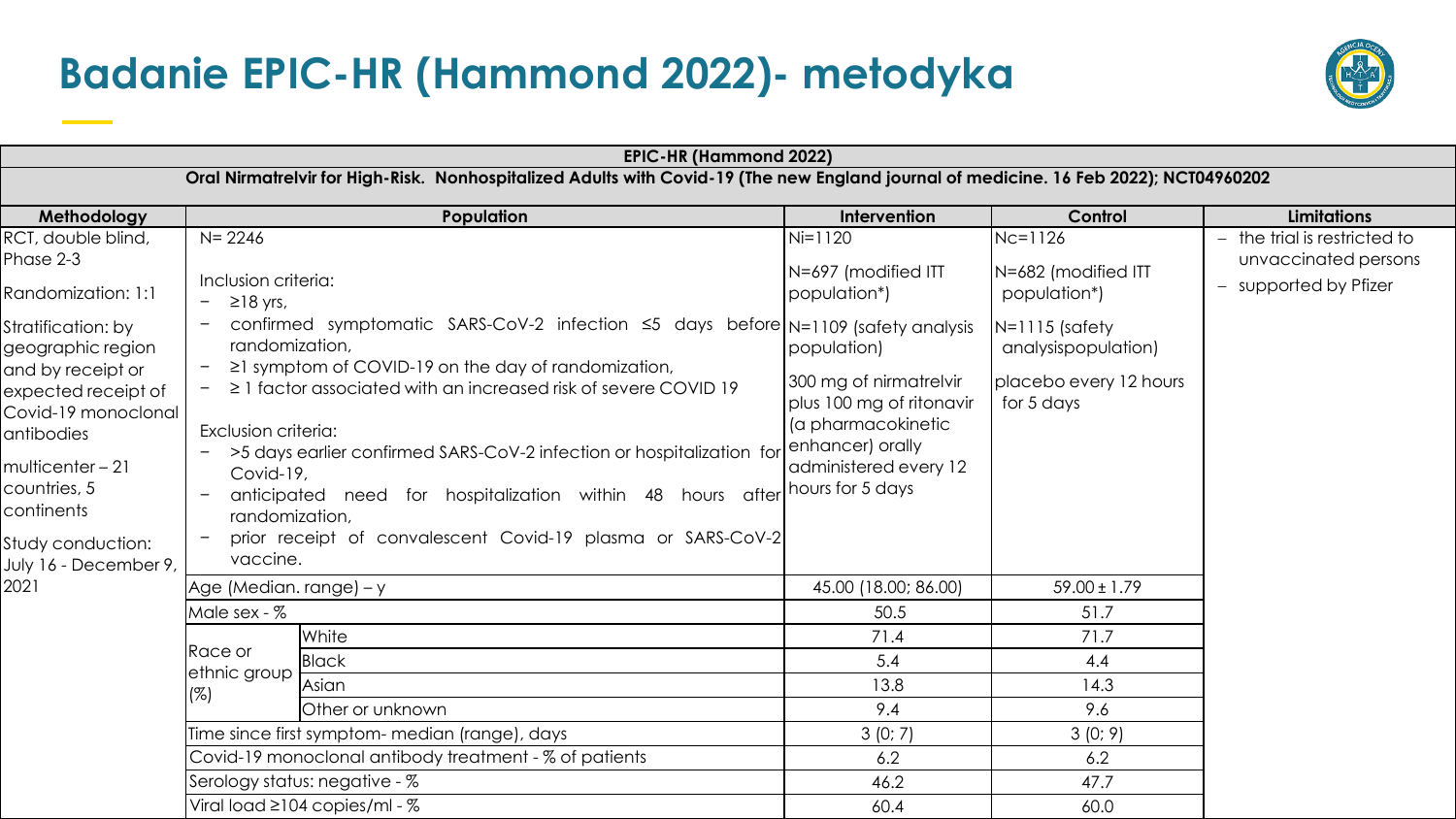#### **Badanie EPIC-HR (Hammond 2022)- wyniki**



| <b>Results</b>                                                                                          |                                |                 |                                               |                                           |                                              |  |  |
|---------------------------------------------------------------------------------------------------------|--------------------------------|-----------------|-----------------------------------------------|-------------------------------------------|----------------------------------------------|--|--|
| <b>Outcome</b>                                                                                          |                                |                 | <b>Statistical variability of differences</b> |                                           |                                              |  |  |
| event                                                                                                   | follow-<br><b>Up</b><br>(days) | <b>PAXLOVID</b> | Placebo                                       | relative parameter<br>$(95\% \text{ Cl})$ | absolute<br>parameter<br>$(95\% \text{ Cl})$ |  |  |
| Hospitalization for Covid-19 (in a modified ITT population) -<br>n/N (%)                                |                                | 5/697 (0.72)    | 44/682 (6.45)                                 | 0.11(0.04; 0.28)                          | 18(4; 27)                                    |  |  |
| Death form any cause (in a modified ITT population) - n/N<br>(%)                                        | 28                             | $\overline{0}$  | 9/682(1.32)                                   | 0.05(0.003; 0.883)                        | 76 (46; 234)                                 |  |  |
| Hospitalization for Covid-19 - n/N (%) - in population treated<br>$\leq$ 5 days after onset of symptoms | 28                             | 8/1039 (0.77)   | 66/1046 (6.31)                                | 0.12(0.06; 0.25)                          | 19(15; 26)                                   |  |  |
| Death form any cause - n/N $(\%)$ - in population treated $\leq 5$<br>days after onset of symptoms      |                                | $\Omega$        | 12/1046 (1.15)                                | 0.04(0.002; 0.679)                        | 88 (55; 212)                                 |  |  |

B Covid-19-Related Hospitalization or Death from Any Cause through Day 28 among Patients Treated ≤5 Days after Symptom Onset